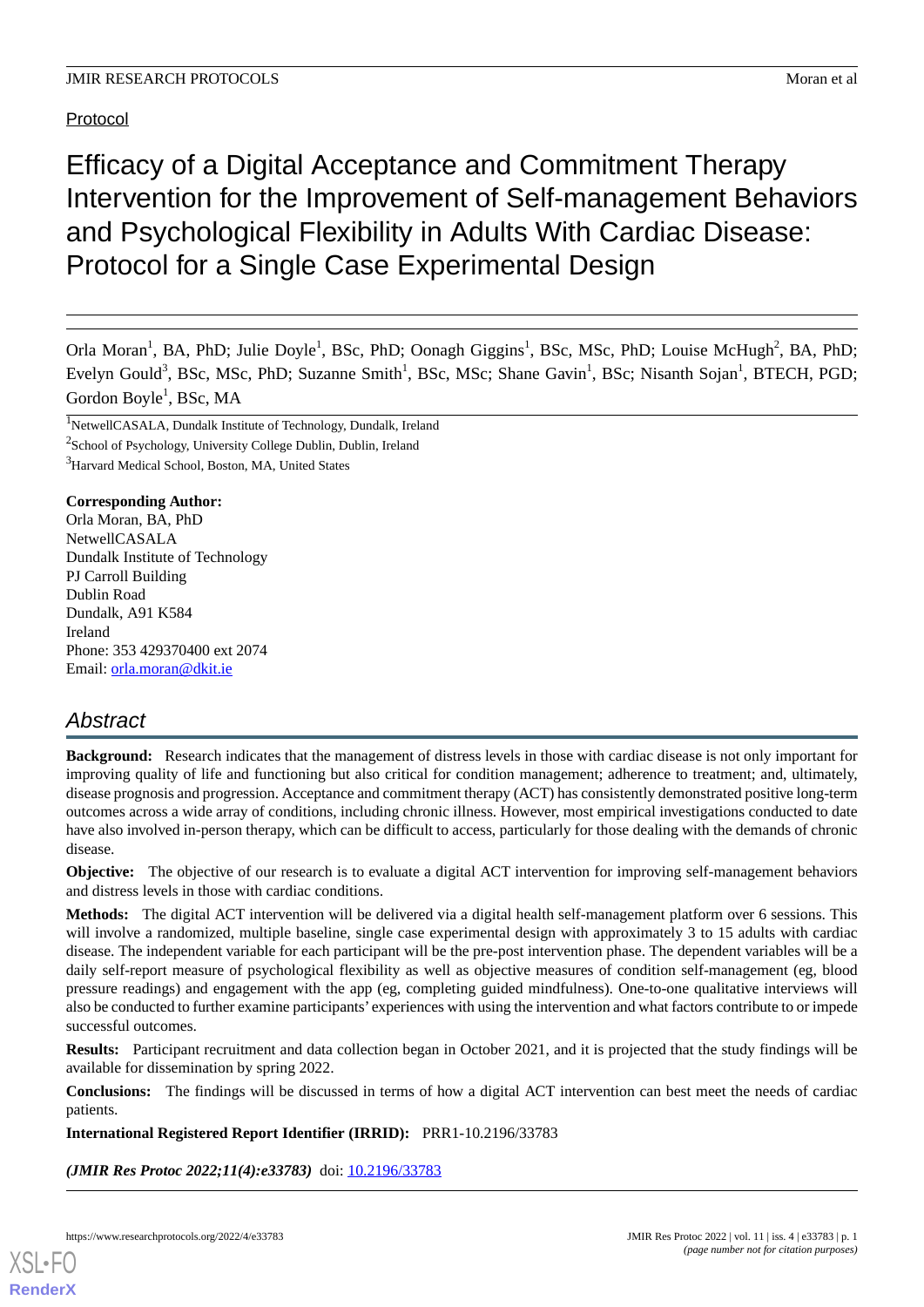#### **KEYWORDS**

cardiac disease; acceptance and commitment therapy; distress management; self-management; single case experimental design; digital health

## *Introduction*

Chronic illnesses typically result in a complex set of symptoms and demanding lifestyle adjustments, with upwards of 30% of individuals with 1 or more chronic health conditions also experiencing a clinically significant mental health concern [[1\]](#page-7-0). Cardiac disease in particular is linked to high levels of depression and anxiety [[2](#page-7-1)[-4](#page-7-2)]. Even more concerning is that depression and anxiety are associated with poor treatment adherence, poor functionality, increased hospitalization rates, and increased mortality risk across studies [[5](#page-7-3)-[7\]](#page-7-4).

To date, cognitive behavioral therapy (CBT) is the most widely tested psychotherapeutic approach for patients with chronic conditions in the psychology literature. Although CBT has been associated with improved mood and quality of life as well as decreased symptoms of depression and anxiety [\[8](#page-7-5)[-10](#page-7-6)], positive psychological and mood outcomes have not been consistently observed in people with chronic health conditions [[11\]](#page-7-7). Many therapeutic approaches, including CBT, strive to achieve emotional and behavioral change by attempting to change or suppress "faulty" thoughts. For those with chronic conditions, this is unlikely to be feasible, particularly because condition management requires participants to engage with and report on their symptoms in an honest manner, and attempts to suppress and avoid difficult thoughts and feelings regarding symptoms can be invalidating and disempowering and may lead to or increase the avoidance of self-management behaviors [[12\]](#page-7-8).

In order to meet the complex needs of those with cardiac disease and to develop more effective psychotherapeutic interventions for the improvement of mental well-being, adherence, and self-management behaviors in these populations, a transdiagnostic approach (ie, universally applicable treatment regardless of a condition or diagnosis) that reduces avoidance and results in lasting outcomes is needed. One such approach may be found under the remit of contextual behavioral science (CBS).

CBS is a psychological science that provides in-depth and theoretically coherent explanations of complex human behaviors [[13,](#page-7-9)[14\]](#page-7-10). The clinical application of CBS is known as *acceptance and commitment therapy* (ACT) [\[15](#page-7-11)], and its therapeutic aim is to foster a process known as *psychological flexibility*. Hayes et al [\[16](#page-7-12)] reported the following definition of psychological flexibility: "the ability to contact the present moment more fully as a conscious human being, and to change or persist in behavior when doing so serves valued ends." Distress reduction is not a goal in ACT; rather, it enables an individual to engage in a fully meaningful life despite the presence of distress by reducing ineffective behaviors and issues related to using thoughts and feelings as reasons for exhibiting or avoiding certain behaviors. ACT involves using a transdiagnostic approach, and over the last 30 years, empirical support has been observed for its use in managing a plethora of conditions, including but not limited to depression, anxiety disorder, stress, chronic illness, diabetes,

addiction, chronic pain, and distress reduction in patients with cancer [[16-](#page-7-12)[18\]](#page-7-13). Further, even when presented in a very brief form, ACT results in positive outcomes for chronic conditions [[19,](#page-7-14)[20\]](#page-7-15).

Despite the large body of literature demonstrating the efficacy of ACT for mental health concerns, chronic pain, and other conditions [\[17](#page-7-16),[18,](#page-7-13)[21](#page-8-0)], there have only been a small number of investigations into ACT interventions for chronic disease conditions. However, desirable results from ACT have been observed for reported well-being, quality of life, adherence, and self-management behaviors across a range of populations, including those with diabetes, HIV, colorectal cancer, inflammatory bowel disease, obesity, and other health conditions [[22](#page-8-1)[-28](#page-8-2)]. To the best of our knowledge, there has only been 1 study published to date that explores the feasibility of ACT with a population of cardiac patients. Goodwin et al [[29\]](#page-8-3) conducted a feasibility study wherein 16 cardiac patients (12 following the drop out of 4 participants), who were mostly of lower socioeconomic status, completed 4 ACT workshops. Each workshop was conducted for 90 minutes. Large to medium improvements were observed for measures of patients' adherence to healthy lifestyle behaviors, including weight loss, increased physical activity, and improved diet. Similarly, significant or near significant improvements were observed for psychological self-report measures of acceptance, awareness, and cognitive defusion (ie, the undermining of unhelpful thought patterns). However, due to low power and the lack of a control condition, these findings must be considered tentatively, but these preliminary results are promising [[29\]](#page-8-3).

A systematic review by Graham et al [\[30](#page-8-4)] identified a number of investigations into ACT interventions for chronic health conditions that demonstrated promising findings, including improved psychological flexibility, medication adherence, and disease self-management. Poor study quality was a considerable issue, with many studies being underpowered and lacking a control condition and the authors calling for more rigorous investigations. Most empirical investigations conducted to date however have involved in-person therapy, which typically can be expensive, time-consuming, and difficult to access, especially for those dealing with the demands of chronic disease [[31\]](#page-8-5). Interventions delivered in the form of a digital application may offer a solution for these problems. Although such interventions have not been extensively investigated among patients with chronic diseases, there are promising findings emerging [[27,](#page-8-6)[32,](#page-8-7)[33\]](#page-8-8).

In addition to being more cost- and time-effective [[34\]](#page-8-9), web-based and digital interventions have also been shown to increase health literacy and knowledge and improve coping [[35\]](#page-8-10). ACT seems particularly effective when used in combination with health education and training [\[23](#page-8-11)], therefore making it particularly well suited for use in the management of chronic conditions.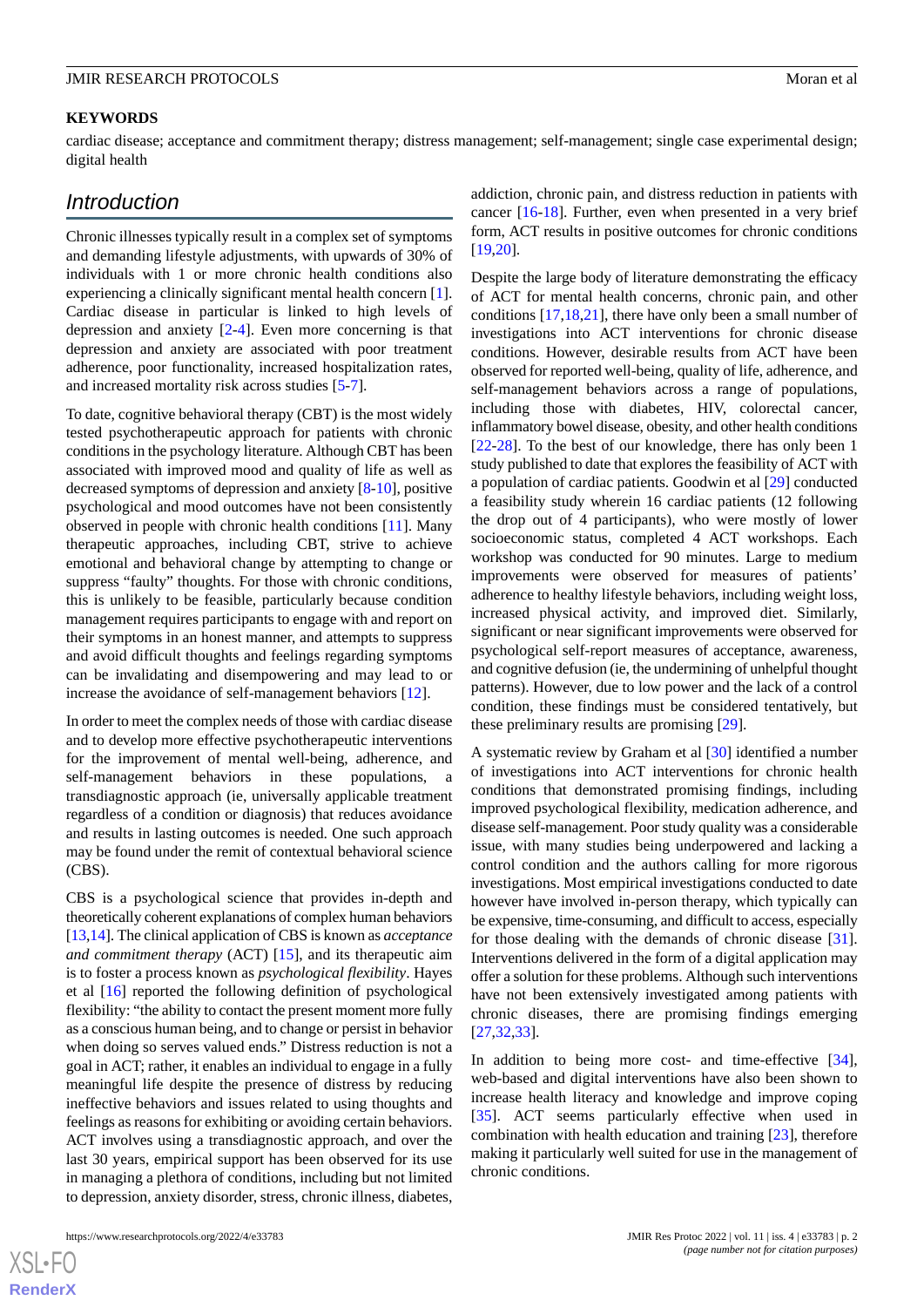The aim of our study is to investigate the efficacy of a digital ACT intervention for the improvement of self-management behaviors, adherence, and psychological flexibility in a sample of participants with cardiac disease. The study will use a digital self-management platform that was developed and rigorously tested in large-scale trial with older adults with chronic health conditions, ensuring its suitability for use with such populations [[36\]](#page-8-12). This technology supports participants in monitoring and reviewing symptom (eg, blood pressure, heart rate, and weight) and lifestyle parameters (eg, activity) that are relevant to their conditions and has been updated to include a newly designed app (ECME [Eastern Corridor for Medical Engineering Centre]-ACT; described further in the *Digital Platform* section). The platform also captures data on participants' engagement with devices as well as readings, therefore providing objective measures of target behaviors in real time. Participants will also complete a daily self-report measure of psychological flexibility.

Given the transdiagnostically applicable nature of ACT, our research will examine its suitability for all levels of disease severity and progression, with the goal of developing an intervention that will (1) increase engagement with relevant preventive behaviors among people with less severe cardiac disease (eg, hypertension) and (2) provide sufficiently high treatment dosages to those with more profound levels of disease (eg, advanced heart failure), who may require a lot of distress management. Therefore, individuals who have been diagnosed with any type or stage of cardiac disease will be invited to participate in the research.

Due to both the specific nature of the population under investigation and the fact that measures must be completed on a daily basis, our study will use a randomized, multiple baseline, single case experimental design (SCED). SCEDs offer practical and effective solutions by providing high-quality evidence for the efficacy of an intervention and using a considerably smaller sample than that of a randomized controlled trial. Such a design is particularly well suited to examining health and lifestyle behaviors in real time in the context of participants' daily lives to provide more accurate insights into how and when behavior change occurs. This can help to identify which intervention components are active (and which are not active) in producing meaningful changes.

Given the complexity of symptoms and varying levels of disease severity and prognoses among individuals with cardiac conditions, as well as the wide range of contextual factors that impact outcomes, it is important to understand these individuals' varying needs and how they may best be met. On this basis, participants will be invited to participate in one-to-one interviews upon their completion of the program to explore in further detail the factors that contributed to or impeded successful engagement with the overall intervention and any potential issues that arose. It is predicted that self-management behaviors will improve and that psychological flexibility will increase following the completion of the digital ACT intervention.

## *Methods*

#### **Ethics Approval**

Ethical approval for the study was granted by the Research Ethics Committee of our host institution. Due to the sensitive nature of the study, participants will be provided with contact details for support services and reminded of their right to withdraw at any time. They will also be reminded that they may inform the research team about any concerns or any issues.

#### **Design**

Our research will involve a mixed methods design, which will include a nonconcurrent, randomized, multiple baseline SCED and one-to-one qualitative interviews. SCEDs treat each participant as a separate experiment in which data are collected at multiple time points for each participant and subsequently meta-analyzed across participants. This type of design is well suited to research involving niche or difficult-to-reach populations and provides advantages over group designs by examining the variability within and the experimental control of an individual's behavior as opposed to using group means [[37,](#page-8-13)[38\]](#page-8-14). The independent variable for each participant will be the pre-post intervention phase, and the dependent variables will be self-report measures of psychological flexibility, objective measures of self-management, and engagement with symptom and lifestyle parameter monitoring. The intervention will be randomly staggered across participants. Prior to the intervention being administered, baseline data will be collected from each participant for 2 weeks or until a stable baseline score is established for dependent variables, at which point the intervention will be introduced. At 1 week after the introduction of the intervention (or sooner), should an effect be observed, the next participant will begin to complete the baseline data collection process, and this will continue until the intervention is introduced to all participants. Randomization periods of 5 to 7 days are recommended [\[39](#page-8-15)].

Consistent with the aim of CBS, that is, to examine outcomes of interest at multiple levels of evidence analysis by using various methods [\[40](#page-8-16)], quantitative findings will be triangulated by using qualitative interviews wherein more detailed insights into each participant's experience with the trial will be examined.

Following the completion of the intervention, each participant will be invited to take part in a semistructured one-to-one interview, during which the following issues will be explored: the factors that facilitate and impede successful outcomes, the contextual factors that may affect one's ability to engage with and adhere to the intervention (eg, literacy levels and time commitments), the impact of disease severity on the ability to engage with the trial (eg, pain and fatigue), and whether the intervention was delivered as intended. Negative case sampling will also be performed if any participants choose to discontinue the intervention. They will also be invited to take part in one-to-one interviews to discuss the factors that led them to discontinue the intervention.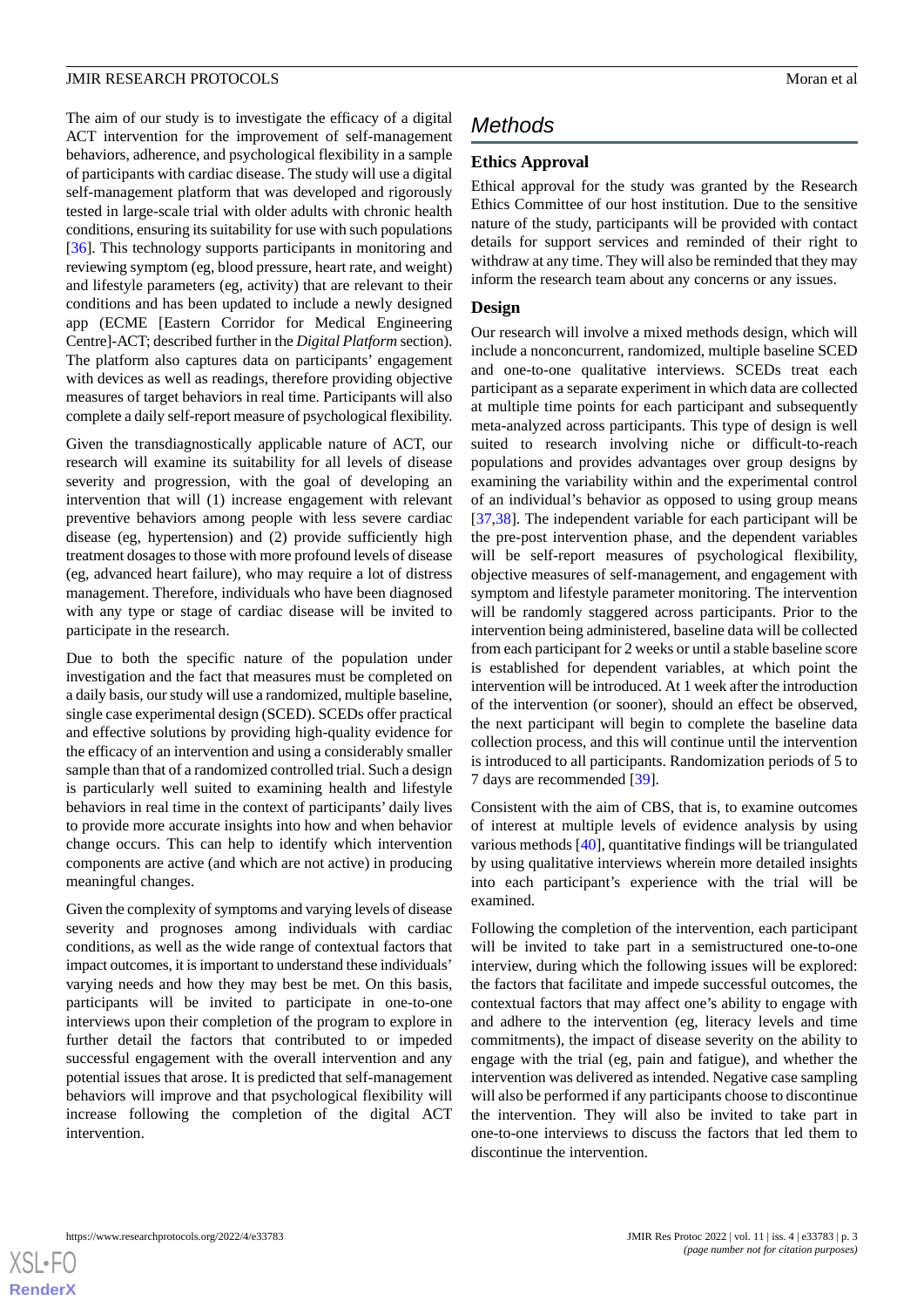#### **Recruitment**

Potentially eligible participants will be invited to take part in the research via a living lab panel. The lead researcher will also contact relevant local services, including general practitioner and support services for those with cardiovascular conditions (eg, Irish Heart Foundation), and ask them to provide study details to potentially interested participants. General practitioner offices and support services will identify possible participants who meet the inclusion criteria and will provide them with the participant information leaflet, which contains details for contacting the lead researcher about participation.

If an individual wishes to participate, the lead researcher will phone them to discuss the study and arrange to obtain written informed consent. The inclusion criteria will include being over 40 years of age and having a diagnosis of cardiac disease, and the exclusion criteria will include symptoms of psychosis or suicidality, severe cognitive impairment or learning difficulties, or a below conversational level of English. For a multiple baseline SCED, samples of 3 or more participants are recommended [\[41](#page-8-17)]; therefore, in order to account for missingness and participant attrition, a slightly larger sample

of approximately 10 to 15 participants who meet the criteria will be recruited.

#### **Procedure**

Upon agreeing to participate in the study and once informed consent is obtained, participants will receive an Apple iPad (8th Gen, 10.2-inch, Wi-Fi, 32GB; Apple Inc) with the ECME-ACT app installed as well as digital devices for monitoring symptoms and lifestyle parameters of relevance to their cardiovascular condition. Participants will either meet the researcher in their homes or in the research center (depending on their preferences and availability) wherein they will receive the devices and be verbally instructed on how to use them in addition to being provided with the relevant user manuals. Upon receiving the app (but prior to the ACT intervention being administered), baseline data for digital self-management behaviors and the self-report measure of psychological flexibility (see *Measures* section) will be collected for each participant over a 2 week period or until a stable baseline score is established. A multiple baseline SCED will be used, wherein the intervention will be staggered across participants [\(Figure 1](#page-3-0)).

<span id="page-3-0"></span>Figure 1. Graphical display of hypothetical A-B single case experimental design data [[41](#page-8-17)].



Participants will complete daily measures and homework by using the digital app, and the ACT intervention will be delivered by 2 ACT therapists via Zoom (Zoom Video Communications Inc) in once-weekly sessions over the course of 6 sessions at a particular time or on a day that suits each participant.

#### **Measures**

[XSL](http://www.w3.org/Style/XSL)•FO **[RenderX](http://www.renderx.com/)**

The Brief Acceptance Measure [\[42](#page-9-0)] is a 3-item self-report measure of psychological flexibility that was designed specifically for use in SCEDs. Participants will complete this daily within the app and will be sent a reminder to do so via a text message (sent by the primary researcher).

Symptom and lifestyle data and engagement with monitoring will be logged via the digital app for relevant self-management behaviors (eg, monitoring blood pressure and inputting weight). Participants will also receive a daily text message reminder to take readings. Engagement with the digital app will also be logged to ascertain the number of times that the participants use the app and its various features.

One-to-one interviews will examine participants' experiences with the intervention and explore the following:

• How are quality of life and day-to-day functioning following the completion of the intervention?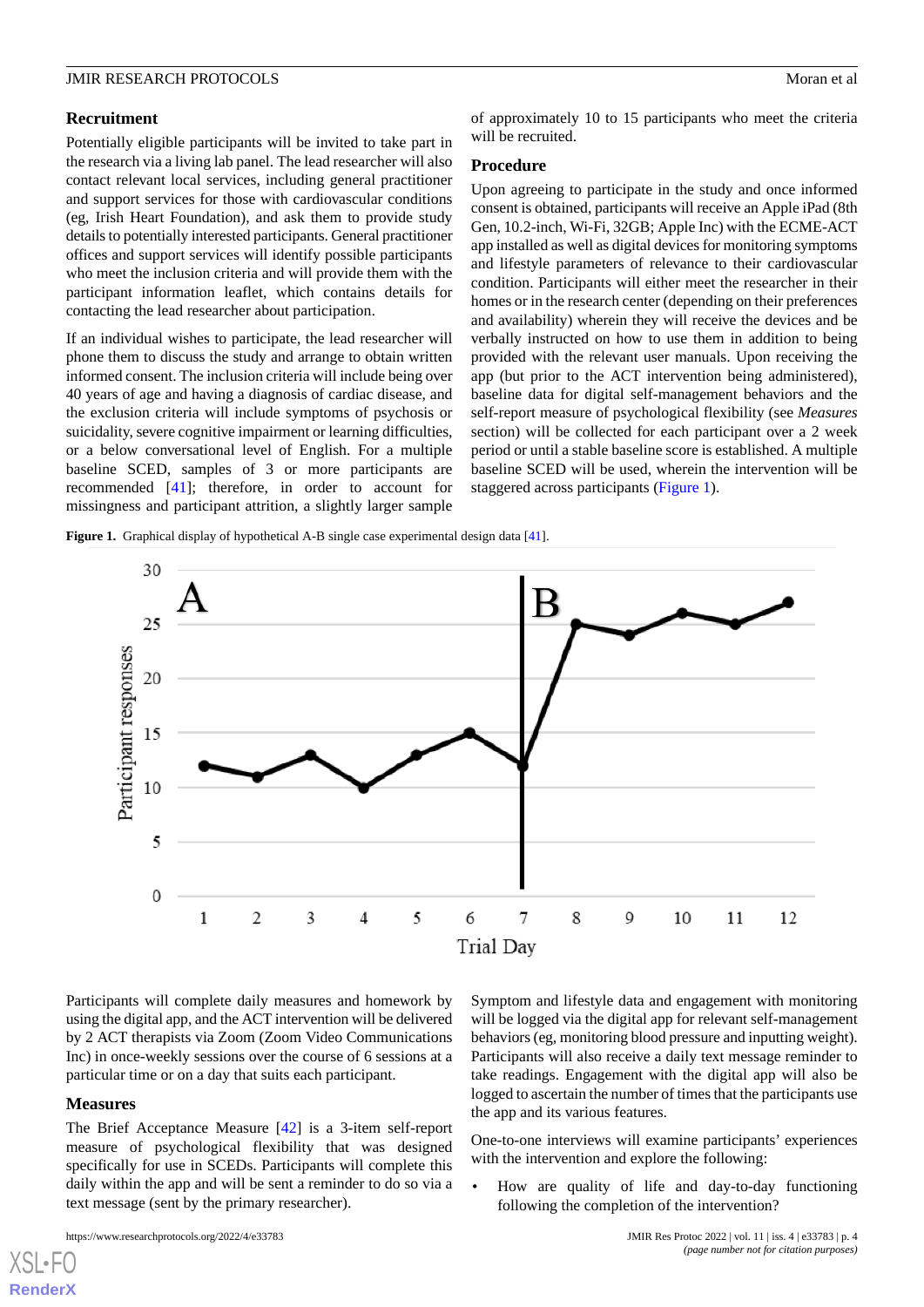- What factors facilitated or impeded the ability to engage with the intervention?
- What changes to the intervention, if any, would participants make?
- If applicable, what factors lead the participant to discontinue their use of the digital intervention?

#### **ACT Intervention**

The intervention used in the study will be based on the *Acceptance and Commitment Therapy (ACT) Training Manual for Stress Reduction in Patients with Inflammatory Bowel Disease (IBD)* protocol [[43\]](#page-9-1), which will be adapted for use with cardiac conditions as opposed to inflammatory bowel disease. This protocol outlines a 6-session ACT intervention for populations with chronic illness with once-weekly sessions (approximately 1 hour). The intervention in this study will be delivered via Zoom by a peer-reviewed ACT trainer and expert and the lead researcher. Participants will also be provided with psychoeducation and mindfulness exercises (homework) via the digital app to help them implement and practice the strategies that they have learned throughout their day-to-day lives.

#### **Treatment Fidelity**

Sessions will be recorded and assessed by the lead researcher to ensure treatment fidelity and consistency.

#### **Digital Platform**

The ECME-ACT platform consists of the following components.

#### *ECME-ACT App*

The ECME-ACT app is the responsive web-based app on which participants will engage with data from digital health devices, including blood pressure, heart rate, weight, activity, and sleep ([Figure 2](#page-4-0)), and features related to the digital ACT intervention (specifically, guided mindfulness audio recordings, psychoeducation and tips [[Figure 3](#page-5-0)], and daily self-report measures [[Figure 4](#page-5-1)]). The design of the digital app is based on findings from previous research, including interviews and co-design sessions, involving older adults with cardiac conditions [[36,](#page-8-12)[44](#page-9-2)]. Participants will be provisioned with an iPad for the duration of their participation in the study, through which they will engage with the ECME-ACT app and participate in the one-to-one therapeutic sessions conducted via Zoom.

<span id="page-4-0"></span>**Figure 2.** ECME-ACT app dashboard. ACT: acceptance and commitment therapy; ECME: Eastern Corridor for Medical Engineering Centre.



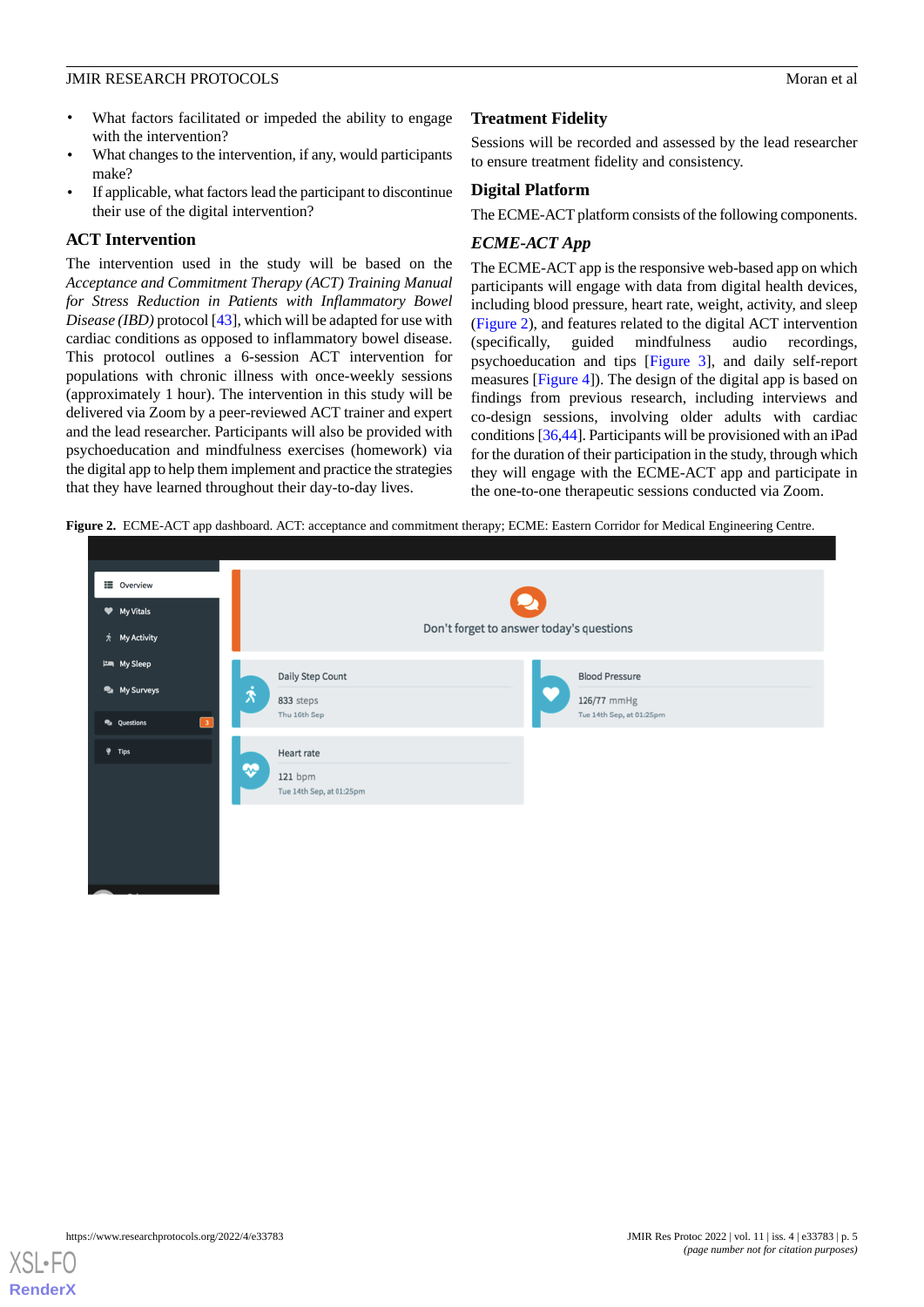<span id="page-5-0"></span>**Figure 3.** ECME-ACT app: tips and psychoeducation. ACT: acceptance and commitment therapy; ECME: Eastern Corridor for Medical Engineering Centre.

| <b>G</b> BACK                  |                             | <i>Intervention</i>      |
|--------------------------------|-----------------------------|--------------------------|
| E Overview                     | Page 1 of 2                 | $\bullet$                |
| W My Vitals<br>* My Activity   | Self-as-Context             | $\equiv$                 |
| <b>I'm</b> My Sleep            | View tip                    | $\equiv$                 |
| My Surveys<br><b>Questions</b> | Self-Compassion<br>View tip |                          |
| $9$ Tips                       | Defusion<br>View tip        | $\equiv$                 |
|                                | Acceptance<br>View tip      | $\equiv$                 |
|                                |                             | $\overline{\phantom{a}}$ |

<span id="page-5-1"></span>**Figure 4.** ECME-ACT app: daily self-report questions (Brief Acceptance Measure [[43](#page-9-1)]). ACT: acceptance and commitment therapy; ECME: Eastern Corridor for Medical Engineering Centre.

| <b>CA</b> DUCK      |                                                                 |                                                |                                                      |
|---------------------|-----------------------------------------------------------------|------------------------------------------------|------------------------------------------------------|
| E Overview          |                                                                 |                                                |                                                      |
| Wy Vitals           |                                                                 | Today I have been<br>Drag the slider to select |                                                      |
| * My Activity       |                                                                 |                                                |                                                      |
| <b>I'm My Sleep</b> |                                                                 |                                                |                                                      |
| My Surveys          |                                                                 |                                                |                                                      |
| Questions           |                                                                 |                                                | 10                                                   |
| $9$ Tips            | Struggling with my thoughts, feelings or physical<br>sensations |                                                | Open to my thoughts, feelings or physical sensations |

### *Context-Aware Broker and Inference Engine (Plus)*

CABIE+ (Context-Aware Broker and Inference Engine [Plus]) is the data collection and aggregation system that will be used to organize and store the data acquired from the ECME-ACT app and integrated digital devices.

#### *Subject Information Management System*

SIMS (Subject Information Management System) is the information management system that will be used to allow the research team to view, analyze, and interpret the data collected from the app and the devices in close to real time for individual participants, including engagement data [\(Figure 5](#page-6-0); further details are provided by Doyle et al [\[36](#page-8-12)]).

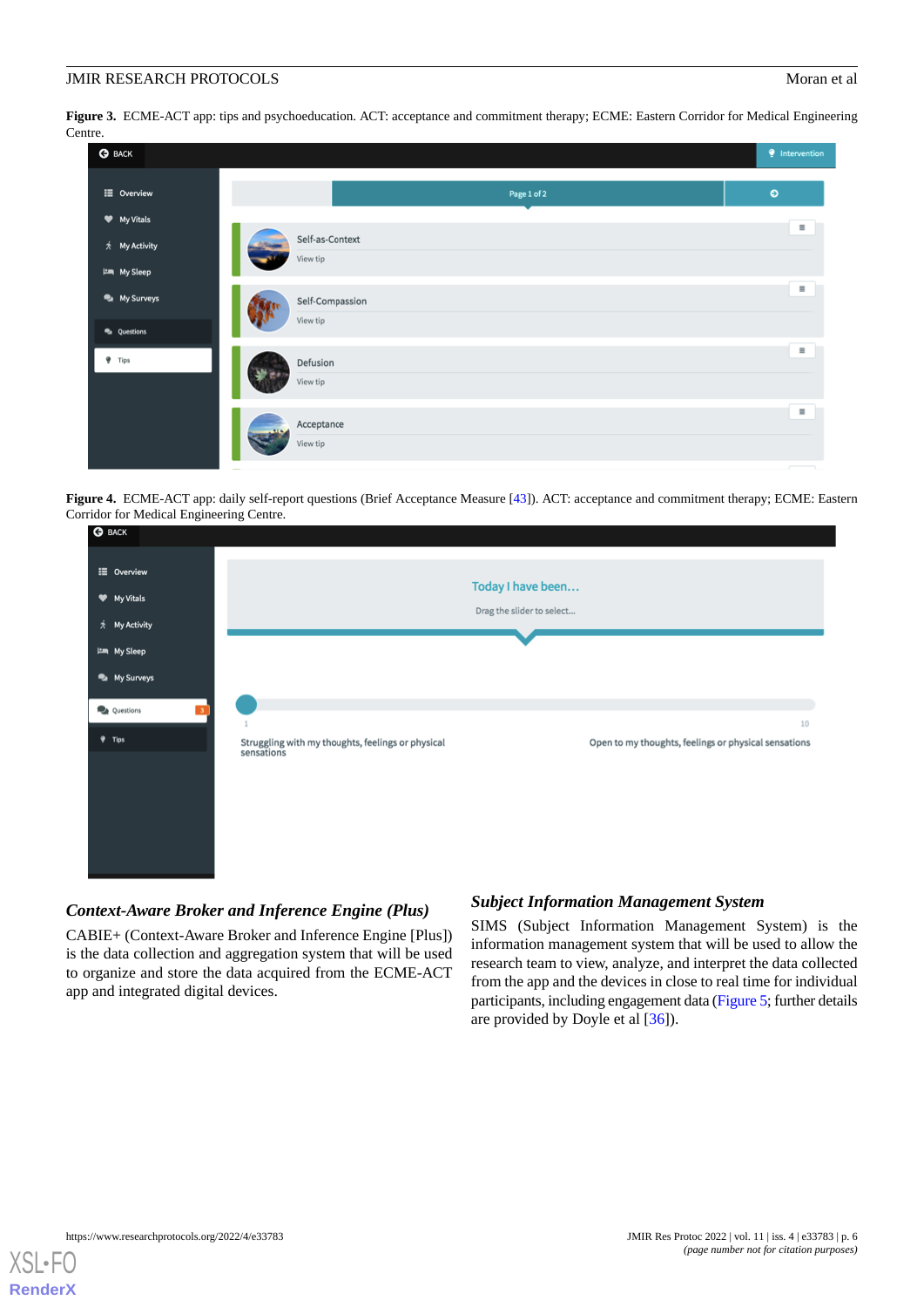<span id="page-6-0"></span>**Figure 5.** SIMS interface showing the inspection of daily self-report question data. SIMS: Subject Information Management System.



#### **Digital Devices**

Two off-the-shelf consumer devices—the Withings Smart Watch Activity Tracker (Withings) and the Withings BPM Connect (Withings)—are integrated with the digital platform. They will be used to collect health and well-being data over the course of the study. The Withings Smart Watch is a high-end smart device designed to monitor activity and sleep. The Withings BPM Connect has been clinically validated in terms of its ability to measure blood pressure and heart rate.

#### **Analytic Strategy**

#### *Quantitative Analysis*

Although SCED investigations typically involve visual data analyses [\[45](#page-9-3)], visual data inspection has been found to have low rates of interrater reliability [[46](#page-9-4)[-48](#page-9-5)]. Therefore, data will be analyzed quantitatively as well as visually in the study. Data will be analyzed quantitatively by using the SCED R package [[49\]](#page-9-6). This R package was designed specifically for use in A-B SCEDs, and it allows for robust analyses, the plotting and meta-analysis of A-B SCED data, the use of exact tests, and the calculation and meta-analysis of robust effect sizes.

Raw data will also be visually plotted, allowing for the visual assessment of baseline trends, between-phase differences, and variability across each phase. Modified Brinley plots will be used to visually display data. Modified Brinley plots offer a means of conveniently identifying and interpreting changes at an idiographic level [\[50](#page-9-7),[51\]](#page-9-8). Modified Brinley plots also allow for the inclusion of cutoff points based on a measure's reliable change index, meaning that clinically meaningful idiographic patterns can be quickly observed and interpreted [\[51](#page-9-8)].

#### *Qualitative Analysis*

[XSL](http://www.w3.org/Style/XSL)•FO **[RenderX](http://www.renderx.com/)**

A thematic analysis [\[52\]](#page-9-9) will be performed to analyze one-to-one interviews. The analysis will be primarily deductive in nature;

the researchers will use a top-down approach guided by the research questions to generate themes and patterns within the data. Following the completion of the initial coding by the primary researcher, all study authors will be consulted to discuss, recode, and categorize codes into themes until agreement is reached on all themes and subthemes. All interviews will be coded in full by 2 separate coders and then matched to assess interrater agreement by using the Cohen κ.

## *Results*

Participant recruitment and data collection began in October 2021. The dissemination of study results in peer-reviewed journals is expected in spring 2022.

## *Discussion*

Our study will examine the efficacy of a 6-session digital ACT intervention for improving the outcomes—self-management behaviors, treatment adherence, and psychological flexibility—of a sample of cardiac patients. By using previously validated self-management technology [\[36](#page-8-12)], participants' engagement with devices, as well as readings, will be captured in real time, therefore providing objective measures of target behaviors. It is predicted that improvements in self-management and treatment adherence, as well as increased psychological flexibility, will be observed following the digital ACT intervention. Should this digital intervention be found to be effective, it may address the need for transdiagnostically applicable, accessible, and wide-reaching treatment for improving the management of cardiac disease. Our findings will be of interest to health care professionals, psychologists, researchers, and policy makers.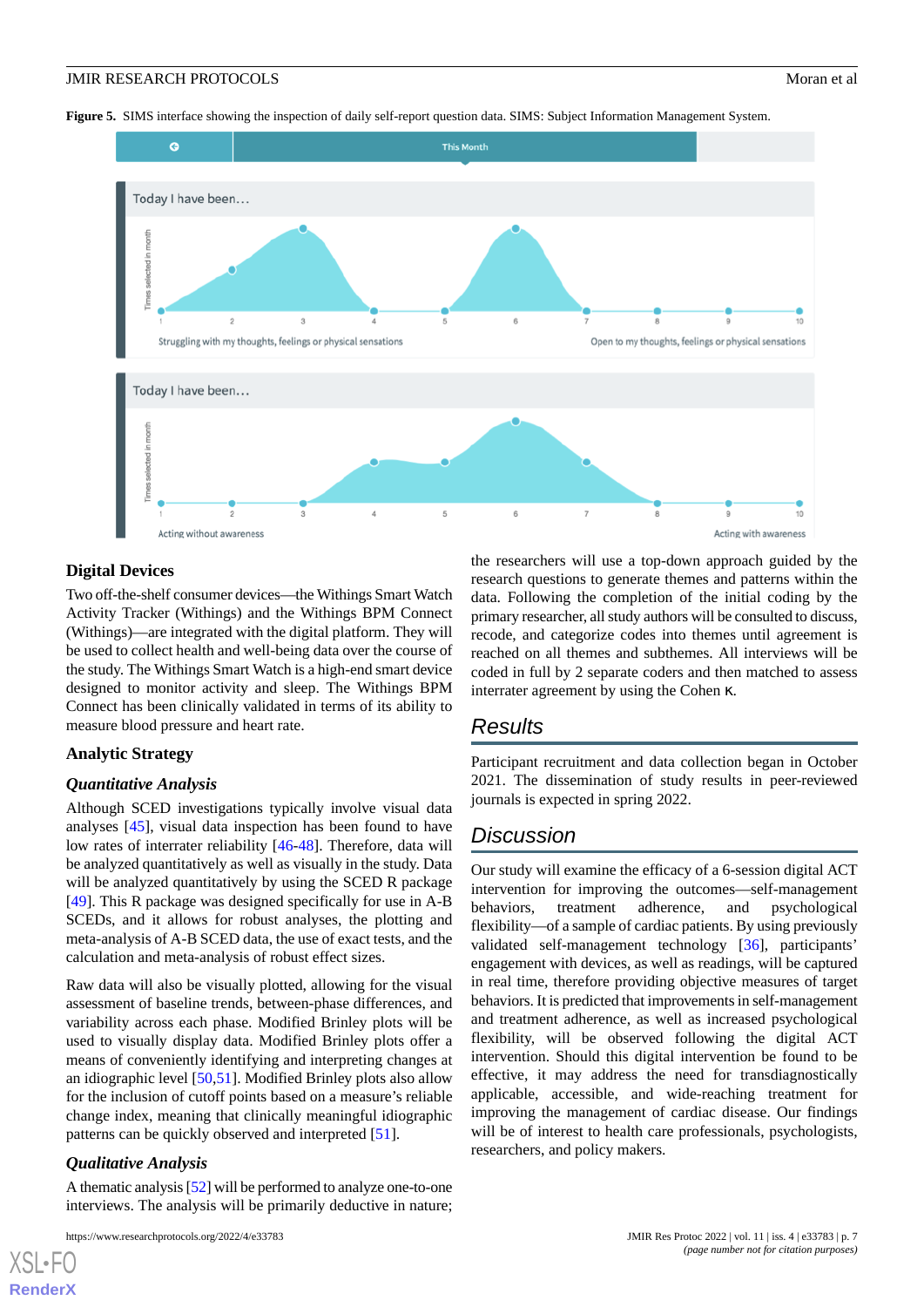#### **Conflicts of Interest**

None declared.

#### <span id="page-7-0"></span>**References**

- <span id="page-7-1"></span>1. Cimpean D, Drake RE. Treating co-morbid chronic medical conditions and anxiety/depression. Epidemiol Psychiatr Sci 2011 Jun;20(2):141-150. [doi: [10.1017/s2045796011000345](http://dx.doi.org/10.1017/s2045796011000345)] [Medline: [21714361\]](http://www.ncbi.nlm.nih.gov/entrez/query.fcgi?cmd=Retrieve&db=PubMed&list_uids=21714361&dopt=Abstract)
- 2. Rutledge T, Reis VA, Linke SE, Greenberg BH, Mills PJ. Depression in heart failure a meta-analytic review of prevalence, intervention effects, and associations with clinical outcomes. J Am Coll Cardiol 2006 Oct 17;48(8):1527-1537 [[FREE Full](https://linkinghub.elsevier.com/retrieve/pii/S0735-1097(06)01905-X) [text](https://linkinghub.elsevier.com/retrieve/pii/S0735-1097(06)01905-X)] [doi: [10.1016/j.jacc.2006.06.055\]](http://dx.doi.org/10.1016/j.jacc.2006.06.055) [Medline: [17045884\]](http://www.ncbi.nlm.nih.gov/entrez/query.fcgi?cmd=Retrieve&db=PubMed&list_uids=17045884&dopt=Abstract)
- <span id="page-7-2"></span>3. Easton K, Coventry P, Lovell K, Carter LA, Deaton C. Prevalence and measurement of anxiety in samples of patients with heart failure: Meta-analysis. J Cardiovasc Nurs 2016;31(4):367-379 [\[FREE Full text](http://europepmc.org/abstract/MED/25930162)] [doi: 10.1097/JCN.000000000000265] [Medline: [25930162](http://www.ncbi.nlm.nih.gov/entrez/query.fcgi?cmd=Retrieve&db=PubMed&list_uids=25930162&dopt=Abstract)]
- <span id="page-7-3"></span>4. Allabadi H, Alkaiyat A, Alkhayyat A, Hammoudi A, Odeh H, Shtayeh J, et al. Depression and anxiety symptoms in cardiac patients: a cross-sectional hospital-based study in a Palestinian population. BMC Public Health 2019 Feb 26;19(1):232 [[FREE Full text](https://bmcpublichealth.biomedcentral.com/articles/10.1186/s12889-019-6561-3)] [doi: [10.1186/s12889-019-6561-3\]](http://dx.doi.org/10.1186/s12889-019-6561-3) [Medline: [30808333](http://www.ncbi.nlm.nih.gov/entrez/query.fcgi?cmd=Retrieve&db=PubMed&list_uids=30808333&dopt=Abstract)]
- 5. Celano CM, Villegas AC, Albanese AM, Gaggin HK, Huffman JC. Depression and anxiety in heart failure: A review. Harv Rev Psychiatry 2018;26(4):175-184 [[FREE Full text](http://europepmc.org/abstract/MED/29975336)] [doi: [10.1097/HRP.0000000000000162\]](http://dx.doi.org/10.1097/HRP.0000000000000162) [Medline: [29975336\]](http://www.ncbi.nlm.nih.gov/entrez/query.fcgi?cmd=Retrieve&db=PubMed&list_uids=29975336&dopt=Abstract)
- <span id="page-7-4"></span>6. Jiang W, Kuchibhatla M, Clary GL, Cuffe MS, Christopher EJ, Alexander JD, et al. Relationship between depressive symptoms and long-term mortality in patients with heart failure. Am Heart J 2007 Jul;154(1):102-108. [doi: [10.1016/j.ahj.2007.03.043\]](http://dx.doi.org/10.1016/j.ahj.2007.03.043) [Medline: [17584561\]](http://www.ncbi.nlm.nih.gov/entrez/query.fcgi?cmd=Retrieve&db=PubMed&list_uids=17584561&dopt=Abstract)
- <span id="page-7-5"></span>7. Sherwood A, Blumenthal JA, Trivedi R, Johnson KS, O'Connor CM, Adams KF, et al. Relationship of depression to death or hospitalization in patients with heart failure. Arch Intern Med 2007 Feb 26;167(4):367-373. [doi: [10.1001/archinte.167.4.367](http://dx.doi.org/10.1001/archinte.167.4.367)] [Medline: [17325298](http://www.ncbi.nlm.nih.gov/entrez/query.fcgi?cmd=Retrieve&db=PubMed&list_uids=17325298&dopt=Abstract)]
- 8. Freedland KE, Carney RM, Rich MW, Steinmeyer BC, Rubin EH. Cognitive behavior therapy for depression and self-care in heart failure patients: A randomized clinical trial. JAMA Intern Med 2015 Nov;175(11):1773-1782 [[FREE Full text](http://europepmc.org/abstract/MED/26414759)] [doi: [10.1001/jamainternmed.2015.5220](http://dx.doi.org/10.1001/jamainternmed.2015.5220)] [Medline: [26414759\]](http://www.ncbi.nlm.nih.gov/entrez/query.fcgi?cmd=Retrieve&db=PubMed&list_uids=26414759&dopt=Abstract)
- <span id="page-7-6"></span>9. Huffman JC, Mastromauro CA, Beach SR, Celano CM, DuBois CM, Healy BC, et al. Collaborative care for depression and anxiety disorders in patients with recent cardiac events: the Management of Sadness and Anxiety in Cardiology (MOSAIC) randomized clinical trial. JAMA Intern Med 2014 Jun;174(6):927-935. [doi: [10.1001/jamainternmed.2014.739\]](http://dx.doi.org/10.1001/jamainternmed.2014.739) [Medline: [24733277](http://www.ncbi.nlm.nih.gov/entrez/query.fcgi?cmd=Retrieve&db=PubMed&list_uids=24733277&dopt=Abstract)]
- <span id="page-7-7"></span>10. Tully PJ, Selkow T, Bengel J, Rafanelli C. A dynamic view of comorbid depression and generalized anxiety disorder symptom change in chronic heart failure: the discrete effects of cognitive behavioral therapy, exercise, and psychotropic medication. Disabil Rehabil 2015;37(7):585-592. [doi: [10.3109/09638288.2014.935493](http://dx.doi.org/10.3109/09638288.2014.935493)] [Medline: [24981015\]](http://www.ncbi.nlm.nih.gov/entrez/query.fcgi?cmd=Retrieve&db=PubMed&list_uids=24981015&dopt=Abstract)
- <span id="page-7-9"></span><span id="page-7-8"></span>11. Cheng JOS, Cheng ST. Effectiveness of physical and cognitive-behavioural intervention programmes for chronic musculoskeletal pain in adults: A systematic review and meta-analysis of randomised controlled trials. PLoS One 2019 Oct 10;14(10):e0223367. [doi: [10.1371/journal.pone.0223367\]](http://dx.doi.org/10.1371/journal.pone.0223367) [Medline: [31600270](http://www.ncbi.nlm.nih.gov/entrez/query.fcgi?cmd=Retrieve&db=PubMed&list_uids=31600270&dopt=Abstract)]
- <span id="page-7-10"></span>12. Graham CD, Simmons Z, Stuart SR, Rose MR. The potential of psychological interventions to improve quality of life and mood in muscle disorders. Muscle Nerve 2015 Jul;52(1):131-136. [doi: [10.1002/mus.24487\]](http://dx.doi.org/10.1002/mus.24487) [Medline: [25297932\]](http://www.ncbi.nlm.nih.gov/entrez/query.fcgi?cmd=Retrieve&db=PubMed&list_uids=25297932&dopt=Abstract)
- <span id="page-7-12"></span><span id="page-7-11"></span>13. Hayes SC, Barnes-Holmes D, Roche B. Relational Frame Theory A Post-Skinnerian Account of Human Language and Cognition. New York, New York, United States: Kluwer Academic/Plenum Publishers; 2001.
- <span id="page-7-16"></span>14. McHugh L, Stewart I. The Self and Perspective Taking: Contributions and Applications from Modern Behavioral Science. Oakland, California, United States: New Harbinger Publications; 2012.
- <span id="page-7-13"></span>15. Hayes SC, Strosahl KD, Wilson KG. Acceptance and Commitment Therapy, Second Edition: The Process and Practice of Mindful Change. New York, New York, United States: Guilford Press; 2011.
- 16. Hayes SC, Luoma JB, Bond FW, Masuda A, Lillis J. Acceptance and commitment therapy: model, processes and outcomes. Behav Res Ther 2006 Jan;44(1):1-25. [doi: [10.1016/j.brat.2005.06.006\]](http://dx.doi.org/10.1016/j.brat.2005.06.006) [Medline: [16300724](http://www.ncbi.nlm.nih.gov/entrez/query.fcgi?cmd=Retrieve&db=PubMed&list_uids=16300724&dopt=Abstract)]
- <span id="page-7-14"></span>17. Ruiz FJ. A review of acceptance and commitment therapy (ACT) empirical evidence: Correlational, experimental psychopathology, component and outcome studies. Rev Int Psicol Ter Psicol 2010 Mar;10:125-162.
- <span id="page-7-15"></span>18. A-Tjak JG, Davis ML, Morina N, Powers MB, Smits JA, Emmelkamp PM. A meta-analysis of the efficacy of acceptance and commitment therapy for clinically relevant mental and physical health problems. Psychother Psychosom 2015;84(1):30-36. [doi: [10.1159/000365764\]](http://dx.doi.org/10.1159/000365764) [Medline: [25547522\]](http://www.ncbi.nlm.nih.gov/entrez/query.fcgi?cmd=Retrieve&db=PubMed&list_uids=25547522&dopt=Abstract)
- 19. Dahl J, Wilson KG, Nilsson A. Acceptance and commitment therapy and the treatment of persons at risk for long-term disability resulting from stress and pain symptoms: A preliminary randomized trial. Behav Ther 2004;35(4):785-801. [doi: [10.1016/s0005-7894\(04\)80020-0](http://dx.doi.org/10.1016/s0005-7894(04)80020-0)]
- 20. McCracken LM, Sato A, Taylor GJ. A trial of a brief group-based form of acceptance and commitment therapy (ACT) for chronic pain in general practice: pilot outcome and process results. J Pain 2013 Nov;14(11):1398-1406 [[FREE Full text](https://linkinghub.elsevier.com/retrieve/pii/S1526-5900(13)01132-2)] [doi: [10.1016/j.jpain.2013.06.011\]](http://dx.doi.org/10.1016/j.jpain.2013.06.011) [Medline: [24035351\]](http://www.ncbi.nlm.nih.gov/entrez/query.fcgi?cmd=Retrieve&db=PubMed&list_uids=24035351&dopt=Abstract)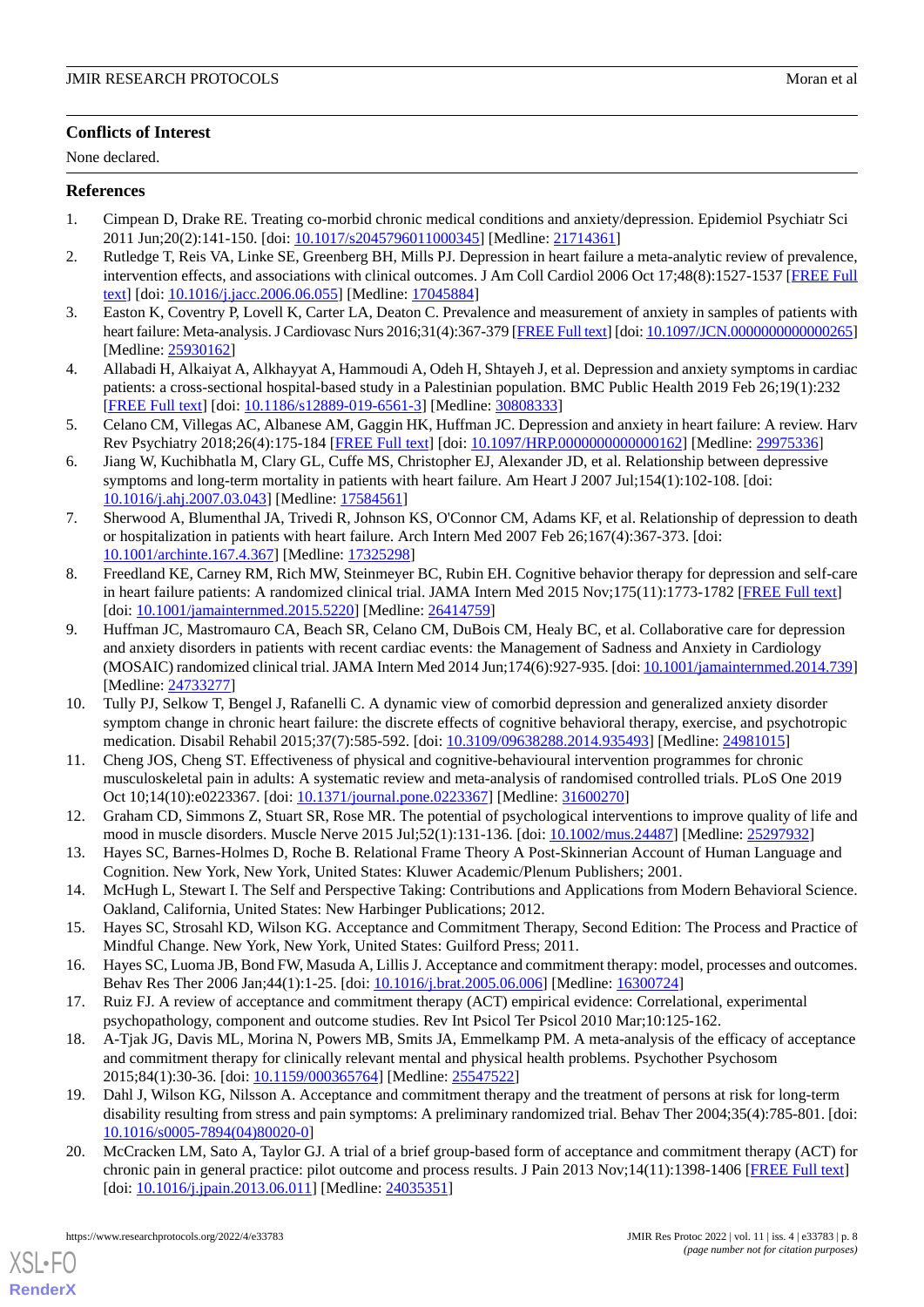- <span id="page-8-0"></span>21. Feliu-Soler A, Montesinos F, Gutiérrez-Martínez O, Scott W, McCracken LM, Luciano JV. Current status of acceptance and commitment therapy for chronic pain: a narrative review. J Pain Res 2018 Oct 02;11:2145-2159 [\[FREE Full text](https://dx.doi.org/10.2147/JPR.S144631)] [doi: [10.2147/JPR.S144631\]](http://dx.doi.org/10.2147/JPR.S144631) [Medline: [30323649\]](http://www.ncbi.nlm.nih.gov/entrez/query.fcgi?cmd=Retrieve&db=PubMed&list_uids=30323649&dopt=Abstract)
- <span id="page-8-1"></span>22. Brassington L, Ferreira NB, Yates S, Fearn J, Lanza P, Kemp K, et al. Better living with illness: A transdiagnostic acceptance and commitment therapy group intervention for chronic physical illness. J Contextual Behav Sci 2016 Oct;5(4):208-214. [doi: [10.1016/j.jcbs.2016.09.001](http://dx.doi.org/10.1016/j.jcbs.2016.09.001)]
- <span id="page-8-11"></span>23. Gregg JA, Callaghan GM, Hayes SC, Glenn-Lawson JL. Improving diabetes self-management through acceptance, mindfulness, and values: a randomized controlled trial. J Consult Clin Psychol 2007 Apr;75(2):336-343. [doi: [10.1037/0022-006X.75.2.336\]](http://dx.doi.org/10.1037/0022-006X.75.2.336) [Medline: [17469891\]](http://www.ncbi.nlm.nih.gov/entrez/query.fcgi?cmd=Retrieve&db=PubMed&list_uids=17469891&dopt=Abstract)
- 24. Hawkes AL, Chambers SK, Pakenham KI, Patrao TA, Baade PD, Lynch BM, et al. Effects of a telephone-delivered multiple health behavior change intervention (CanChange) on health and behavioral outcomes in survivors of colorectal cancer: a randomized controlled trial. J Clin Oncol 2013 Jun 20;31(18):2313-2321. [doi: [10.1200/JCO.2012.45.5873\]](http://dx.doi.org/10.1200/JCO.2012.45.5873) [Medline: [23690410](http://www.ncbi.nlm.nih.gov/entrez/query.fcgi?cmd=Retrieve&db=PubMed&list_uids=23690410&dopt=Abstract)]
- 25. Hawkes AL, Pakenham KI, Chambers SK, Patrao TA, Courneya KS. Effects of a multiple health behavior change intervention for colorectal cancer survivors on psychosocial outcomes and quality of life: a randomized controlled trial. Ann Behav Med 2014 Dec;48(3):359-370. [doi: [10.1007/s12160-014-9610-2](http://dx.doi.org/10.1007/s12160-014-9610-2)] [Medline: [24722960\]](http://www.ncbi.nlm.nih.gov/entrez/query.fcgi?cmd=Retrieve&db=PubMed&list_uids=24722960&dopt=Abstract)
- <span id="page-8-6"></span>26. Moitra E, Herbert JD, Forman EM. Acceptance-based behavior therapy to promote HIV medication adherence. AIDS Care 2011 Dec;23(12):1660-1667. [doi: [10.1080/09540121.2011.579945](http://dx.doi.org/10.1080/09540121.2011.579945)] [Medline: [21732897](http://www.ncbi.nlm.nih.gov/entrez/query.fcgi?cmd=Retrieve&db=PubMed&list_uids=21732897&dopt=Abstract)]
- <span id="page-8-2"></span>27. Nes AAG, van Dulmen S, Eide E, Finset A, Kristjánsdóttir OB, Steen IS, et al. The development and feasibility of a web-based intervention with diaries and situational feedback via smartphone to support self-management in patients with diabetes type 2. Diabetes Res Clin Pract 2012 Sep;97(3):385-393. [doi: [10.1016/j.diabres.2012.04.019](http://dx.doi.org/10.1016/j.diabres.2012.04.019)] [Medline: [22578890](http://www.ncbi.nlm.nih.gov/entrez/query.fcgi?cmd=Retrieve&db=PubMed&list_uids=22578890&dopt=Abstract)]
- <span id="page-8-3"></span>28. Lillis J, Thomas JG, Olson K, Wing RR. Weight self-stigma and weight loss during behavioural weight loss intervention. Obes Sci Pract 2019 Jan 11;5(1):21-27 [[FREE Full text](http://europepmc.org/abstract/MED/30847224)] [doi: [10.1002/osp4.314\]](http://dx.doi.org/10.1002/osp4.314) [Medline: [30847224\]](http://www.ncbi.nlm.nih.gov/entrez/query.fcgi?cmd=Retrieve&db=PubMed&list_uids=30847224&dopt=Abstract)
- <span id="page-8-4"></span>29. Goodwin CL, Forman EM, Herbert JD, Butryn ML, Ledley GS. A pilot study examining the initial effectiveness of a brief acceptance-based behavior therapy for modifying diet and physical activity among cardiac patients. Behav Modif 2012 Mar;36(2):199-217. [doi: [10.1177/0145445511427770](http://dx.doi.org/10.1177/0145445511427770)] [Medline: [22133992](http://www.ncbi.nlm.nih.gov/entrez/query.fcgi?cmd=Retrieve&db=PubMed&list_uids=22133992&dopt=Abstract)]
- <span id="page-8-5"></span>30. Graham CD, Gouick J, Krahé C, Gillanders D. A systematic review of the use of acceptance and commitment therapy (ACT) in chronic disease and long-term conditions. Clin Psychol Rev 2016 Jun;46:46-58. [doi: [10.1016/j.cpr.2016.04.009](http://dx.doi.org/10.1016/j.cpr.2016.04.009)] [Medline: [27176925](http://www.ncbi.nlm.nih.gov/entrez/query.fcgi?cmd=Retrieve&db=PubMed&list_uids=27176925&dopt=Abstract)]
- <span id="page-8-7"></span>31. Lin J, Faust B, Ebert DD, Krämer L, Baumeister H. A web-based acceptance-facilitating intervention for identifying patients' acceptance, uptake, and adherence of internet- and mobile-based pain interventions: Randomized controlled trial. J Med Internet Res 2018 Aug 21;20(8):e244 [\[FREE Full text\]](https://www.jmir.org/2018/8/e244/) [doi: [10.2196/jmir.9925\]](http://dx.doi.org/10.2196/jmir.9925) [Medline: [30131313\]](http://www.ncbi.nlm.nih.gov/entrez/query.fcgi?cmd=Retrieve&db=PubMed&list_uids=30131313&dopt=Abstract)
- <span id="page-8-8"></span>32. Nes AAG, Brembo EA, van Dulmen S, Kristjánsdóttir OB, Wicksell R, Eide H. Examining fidelity of web-based acceptance and commitment interventions for women with chronic widespread pain. Int J Pers Cent Med 2015 Jan 19;4(2):115-125. [doi: [10.5750/ijpcm.v4i2.457\]](http://dx.doi.org/10.5750/ijpcm.v4i2.457)
- <span id="page-8-10"></span><span id="page-8-9"></span>33. Herbert MS, Afari N, Liu L, Heppner P, Rutledge T, Williams K, et al. Telehealth versus in-person acceptance and commitment therapy for chronic pain: A randomized noninferiority trial. J Pain 2017 Feb;18(2):200-211. [doi: [10.1016/j.jpain.2016.10.014\]](http://dx.doi.org/10.1016/j.jpain.2016.10.014) [Medline: [27838498](http://www.ncbi.nlm.nih.gov/entrez/query.fcgi?cmd=Retrieve&db=PubMed&list_uids=27838498&dopt=Abstract)]
- <span id="page-8-12"></span>34. McGuire BE, Henderson EM, McGrath PJ. Translating e-pain research into patient care. Pain 2017 Feb;158(2):190-193. [doi: [10.1097/j.pain.0000000000000686](http://dx.doi.org/10.1097/j.pain.0000000000000686)] [Medline: [27525833\]](http://www.ncbi.nlm.nih.gov/entrez/query.fcgi?cmd=Retrieve&db=PubMed&list_uids=27525833&dopt=Abstract)
- <span id="page-8-13"></span>35. Jacobs RJ, Lou JQ, Ownby RL, Caballero J. A systematic review of eHealth interventions to improve health literacy. Health Informatics J 2016 Jun;22(2):81-98 [\[FREE Full text\]](https://journals.sagepub.com/doi/10.1177/1460458214534092?url_ver=Z39.88-2003&rfr_id=ori:rid:crossref.org&rfr_dat=cr_pub%3dpubmed) [doi: [10.1177/1460458214534092](http://dx.doi.org/10.1177/1460458214534092)] [Medline: [24916567\]](http://www.ncbi.nlm.nih.gov/entrez/query.fcgi?cmd=Retrieve&db=PubMed&list_uids=24916567&dopt=Abstract)
- <span id="page-8-14"></span>36. Doyle J, Murphy E, Gavin S, Pascale A, Deparis S, Tommasi P, et al. A digital platform to support self-management of multiple chronic conditions (ProACT): Findings in relation to engagement during a one-year proof-of-concept trial. J Med Internet Res 2021 Dec 15;23(12):e22672 [\[FREE Full text\]](https://www.jmir.org/2021/12/e22672/) [doi: [10.2196/22672](http://dx.doi.org/10.2196/22672)] [Medline: [34914612\]](http://www.ncbi.nlm.nih.gov/entrez/query.fcgi?cmd=Retrieve&db=PubMed&list_uids=34914612&dopt=Abstract)
- <span id="page-8-16"></span><span id="page-8-15"></span>37. Duan N, Kravitz RL, Schmid CH. Single-patient (n-of-1) trials: a pragmatic clinical decision methodology for patient-centered comparative effectiveness research. J Clin Epidemiol 2013 Aug;66(8 Suppl):S21-S28 [[FREE Full text](https://linkinghub.elsevier.com/retrieve/pii/S0895-4356(13)00156-X)] [doi: [10.1016/j.jclinepi.2013.04.006\]](http://dx.doi.org/10.1016/j.jclinepi.2013.04.006) [Medline: [23849149](http://www.ncbi.nlm.nih.gov/entrez/query.fcgi?cmd=Retrieve&db=PubMed&list_uids=23849149&dopt=Abstract)]
- <span id="page-8-17"></span>38. Deaton A, Cartwright N. Understanding and misunderstanding randomized controlled trials. Soc Sci Med 2018 Aug;210:2-21 [[FREE Full text](https://linkinghub.elsevier.com/retrieve/pii/S0277-9536(17)30735-9)] [doi: [10.1016/j.socscimed.2017.12.005](http://dx.doi.org/10.1016/j.socscimed.2017.12.005)] [Medline: [29331519\]](http://www.ncbi.nlm.nih.gov/entrez/query.fcgi?cmd=Retrieve&db=PubMed&list_uids=29331519&dopt=Abstract)
- 39. Kratochwill TR, Levin JR. Enhancing the scientific credibility of single-case intervention research: randomization to the rescue. Psychol Methods 2010 Jun;15(2):124-144. [doi: [10.1037/a0017736\]](http://dx.doi.org/10.1037/a0017736) [Medline: [20515235](http://www.ncbi.nlm.nih.gov/entrez/query.fcgi?cmd=Retrieve&db=PubMed&list_uids=20515235&dopt=Abstract)]
- 40. Hayes SC, Merwin RM, McHugh L, Sandoz EK, A-Tjak JG, Ruiz FJ, et al. Report of the ACBS Task Force on the strategies and tactics of contextual behavioral science research. J Contextual Behav Sci 2021 Apr;20:172-183 [\[FREE Full text](https://www.sciencedirect.com/science/article/pii/S2212144721000302?via%3Dihub)] [doi: [10.1016/j.jcbs.2021.03.007\]](http://dx.doi.org/10.1016/j.jcbs.2021.03.007)
- 41. Krasny-Pacini A, Evans J. Single-case experimental designs to assess intervention effectiveness in rehabilitation: A practical guide. Ann Phys Rehabil Med 2018 May;61(3):164-179 [\[FREE Full text](https://linkinghub.elsevier.com/retrieve/pii/S1877-0657(17)30454-2)] [doi: [10.1016/j.rehab.2017.12.002\]](http://dx.doi.org/10.1016/j.rehab.2017.12.002) [Medline: [29253607](http://www.ncbi.nlm.nih.gov/entrez/query.fcgi?cmd=Retrieve&db=PubMed&list_uids=29253607&dopt=Abstract)]